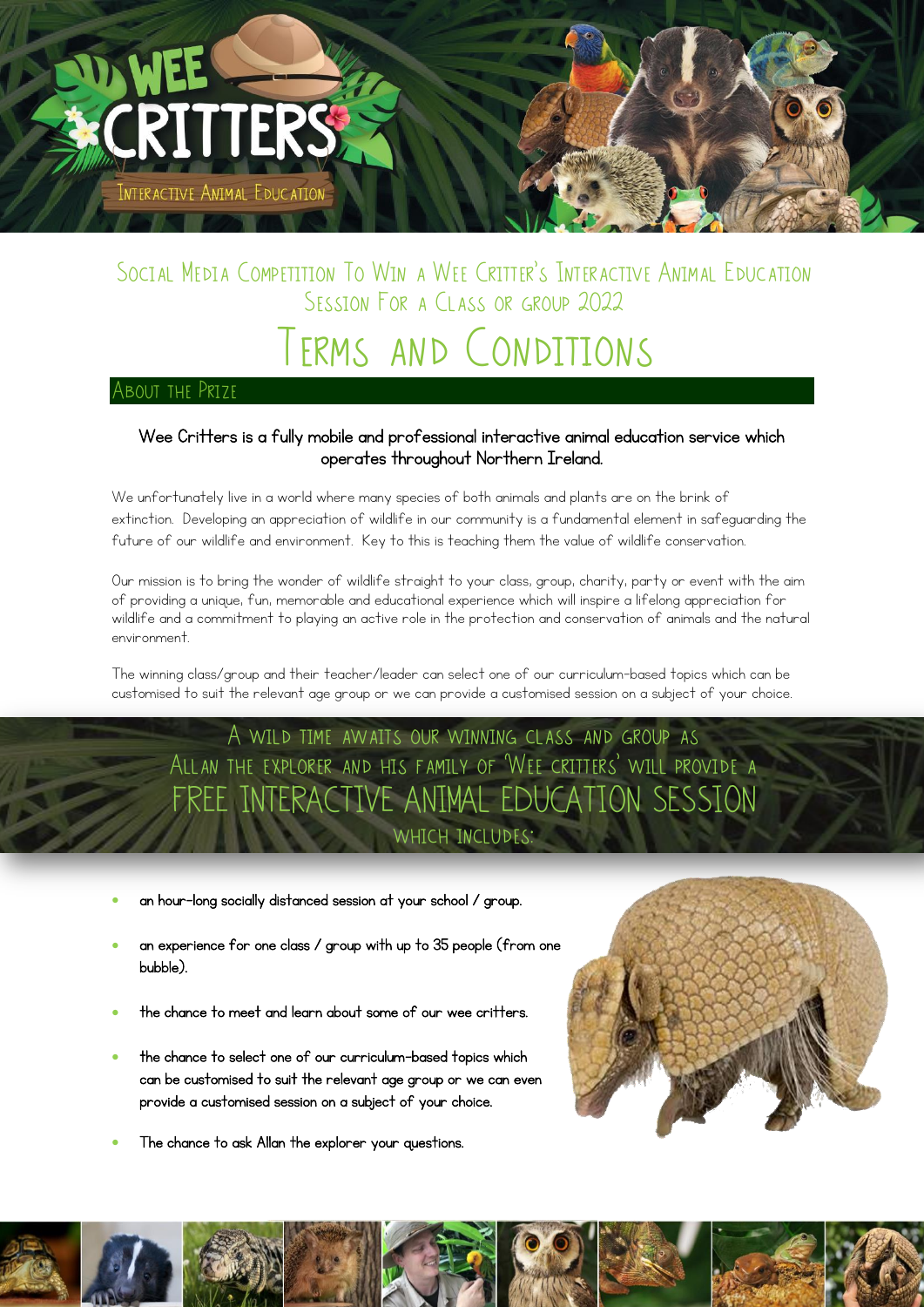#### About You

- You must be aged 18 or over at the competition closing date to enter this competition.
- You cannot enter the competition if you (or anyone associated with the prize) have a conviction relating to animals.
- You cannot enter the competition if you (or members of the class/group) have relevant phobias or allergies which would prevent them from participating.
- If the winning class or group already has a booking with Wee Critters for this time period, the session will be completed free of charge\*



\*This will apply for the first hour, if more than one session is currently booked.

#### Terms of Entry

- Entrants must complete the required tasks stated on the social media post to be entered into the competition.
- The competition will close at 4pm on Friday 25 February 2022.
- All entries received after this date will not be accepted.
- Entry into the competition is considered to be an acceptance of all terms and conditions.
- The winner will be announced on the Wee Critter's facebook page on Monday 28 February 2022.
- Wee Critters will award only one prize to one class and one prize to one group for this competition.
- The prize is non-transferable and non-refundable.
- A winner will be selected by Wee Critter's director.
- The decision is final and NO discussions will be entered into.
- The individual entering the competition must have the permission of the school/teacher/group/leader that they are nominating.
- The selected winner(s) will be required to complete a booking form for the prize session. The booking form must be submitted to Wee Critters within 48 hours of notification of the prize.
- If the winner does not redeem the prize within this time scale, by completing the booking form, a new winner will be selected from the original competition entries.
- Your booking is only confirmed when you have completed a booking form and have received a confirmation email from the Wee Critter's team.
- The prize is only valid for one hour-long interactive animal education session for one class / group bubble only (up to 35 people).
- If additional classes / groups at the same venue would like to avail of an interactive animal education session, normal prices will apply.
- The prize cannot be used in conjunction with other Wee Critters services.
- The session is only valid for dates up to 31 March 2022. However, dates will be subject to availability.
- If the winning school / group is not accepting visitors at the time of the visit, due to Covid-19 (based on their own procedures) an online interactive animal education session may be offered instead.
- The hour-long session will be delivered in an outdoor setting at the school / group (paved / tarmac space, grass area, outdoor classroom, etc) or in large assembly / sports / community / charge halls with windows and doors open for ventilation throughout.
- If the winning session has to be rescheduled by Wee Critters for any unseen operational reason (e.g. illness, weather, etc) an alternative date will be offered dependent on availability.
- If further government restrictions are introduced which prevent the winner's session from going ahead, the date may be extended. This will be at the discretion of Wee Critters and will be dependent on availability.
- We reserve the right to alter or cancel the experience for unforeseen circumstances. We will give as much notice as possible.

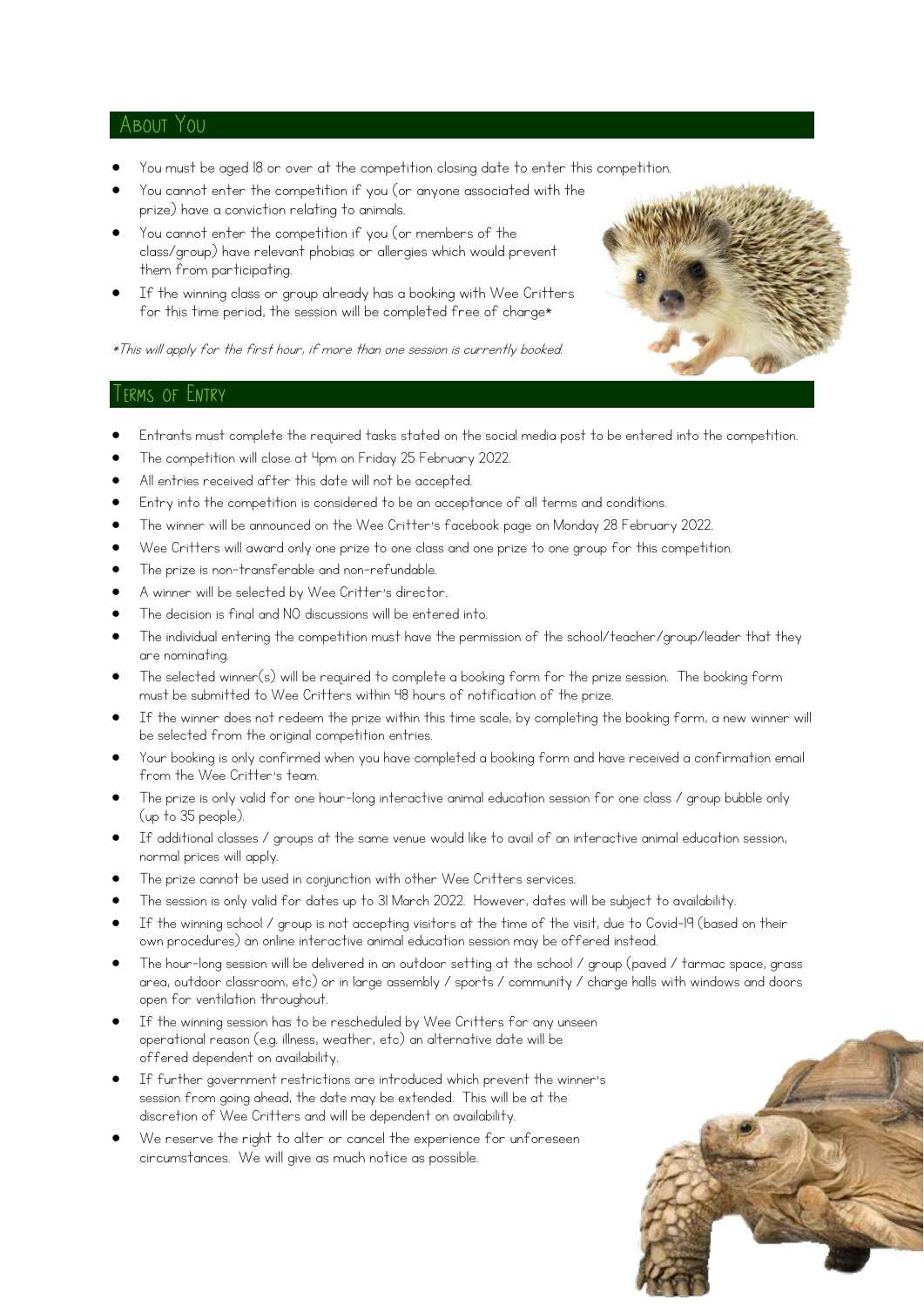- Wee Critters reserve the right to amend or add any further terms and conditions necessary.
- All normal 'Wee Critters' terms and conditions apply and these are shown later in this document.

#### The Prize and Covid-19

- The hour-long session will be delivered in an outdoor setting or in a large assembly / sports / community centre / church hall with external windows and doors open throughout for ventilation.
- The space used for the session must allow for adequate social distancing for Allan the explorer and participants.
- In advance of Wee Critters visit, the school / group will be provided with relevant documentation including:
	- Wee Critter's comprehensive risk assessment
	- Wee Critter's public liability insurance
	- Wee Critter's Covid-19 procedures
	- Explorer Allan's Access NI
	- Explorer Allan's Covid-19 awareness training certificate
- We have extensive Covid-19 procedures including PPE, hand washing, social distancing, cleaning routines, signage, number limits, etc.
- The school / group will be expected to support Wee Critters in ensuring the safe delivery of the session in line with Covid-19 procedures.
- In the instance where government/public health information is updated, Wee Critters will follow all requirements. This may mean amendments to the prize delivery or it may have to be postponed. In this instance we will work directly with the winning class / group to reorganise for the future.
- We reserve the right to suspend or terminate the prize session if we feel that there is a breach of our safety procedures or inappropriate behaviour.

#### Photography and Filming

- This competition is being run to celebrate the launch of Wee Critter's new website.
- By entering the competition the class / group agree to participate in official photography and filming which is part of the terms of this competition.
- The teacher / leader of the winning class / group will be required to get parents and guardians of participants to complete Wee Critter's photographic consent form.
- An official photographer/videographer may also be in attendance at the winning session. This individual will be confirmed in advance and will have all relevant checks, Covid-19 compliance, etc.
- Photographs and videos will be used by Wee Critters for promotional purposes including (but not limited to) the website, leaflets, social media, newsletters, etc.



 Wee Critters can share photo and video content with the school/group for their own use.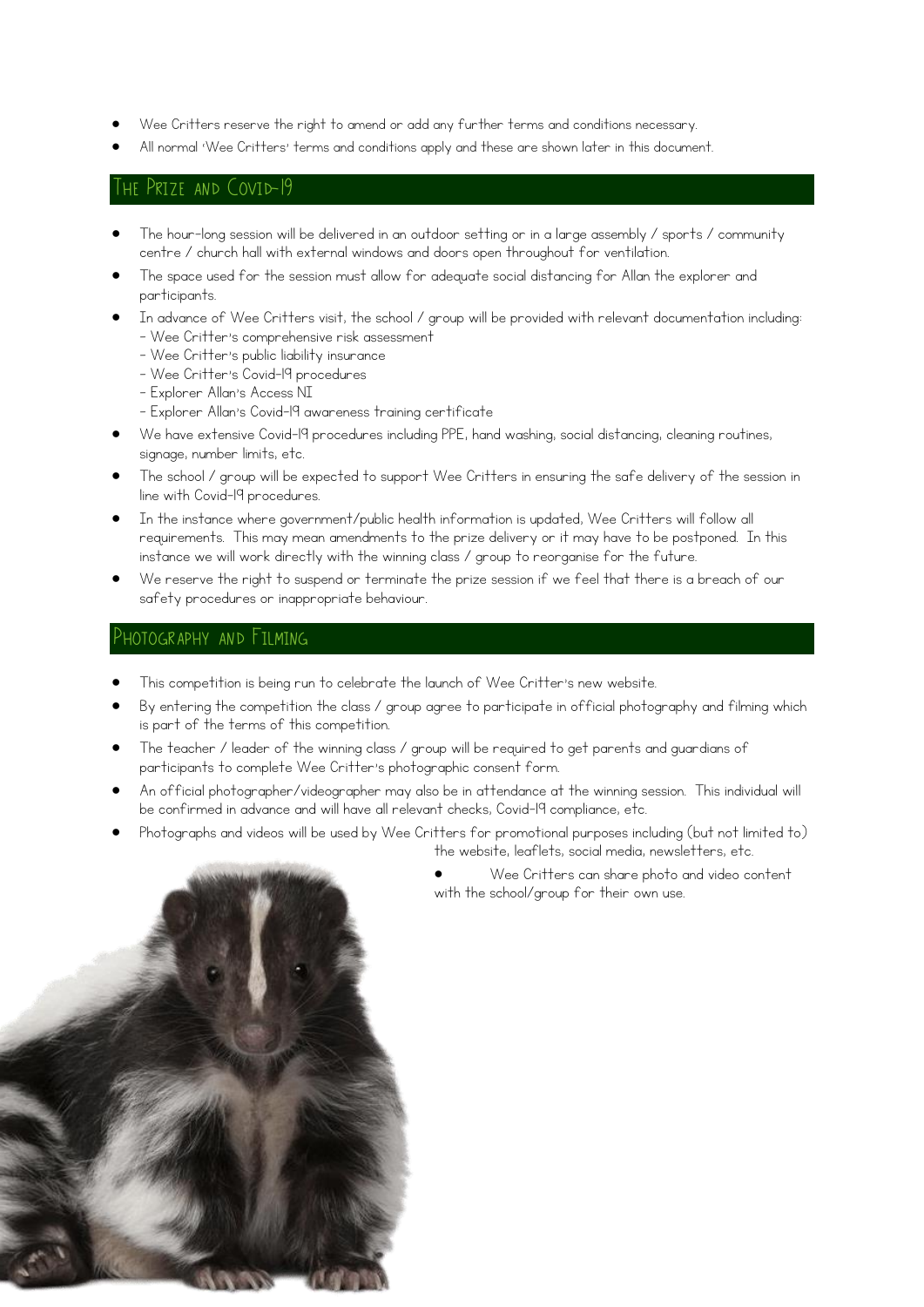NTERACTIVE ANIMAL EDUCATION

### Terms And Conditions

#### By taking part in a Wee Critters interactive animal education session you agree to the following terms and conditions.

#### **BOOKINGS**

- Your booking only applies to the date selected and agreed. Your booking cannot be transferred to other dates unless in exceptional circumstances and at the discretion of the Wee Critters team.
- Your booking is non-refundable.
- Final numbers must be confirmed as part of the booking process. If there are any changes in advance of the visit, you must contact the Wee Critters team.
- Sessions are for a maximum of 35 people (within one class bubble).

#### **VENUES**

- Booking agents must ensure that the venue is suitable for Wee Critters to deliver their experience.
- Booking agents must complete the necessary booking forms / processes with the relevant venue information.
- If the booking agent is holding the event at a venue that is not their own, they must seek the necessary permissions from the venue owner to ensure that Wee Critters and our animals are permitted to be onsite.
- We require an area which provides opportunities for Allan the Explorer to adequately socially distance from the class.

### ANIMAI CARF

- Not all of our animals will take part in a session. We select appropriate animals based on a number of factors including age, venue, breeding season, shedding / eating patterns, animal health, distance of visit, etc. We can therefore not guarantee that any specific animal will be available. We will also take weather and temperatures into account for outdoor sessions.
- Due to unforeseen operational and animal care circumstances we cannot guarantee that certain species will be available for your session.
- Due to animal behaviour, experiences will vary.
- Our animals have the freedom to choose whether to participate or not. Our animals' happiness and welfare is our top priority.

### SUPERVISION AND RULES

- All children must be supervised at all times throughout the session.
- The teacher, leader, parent or adult responsible for children must supervise at all times.